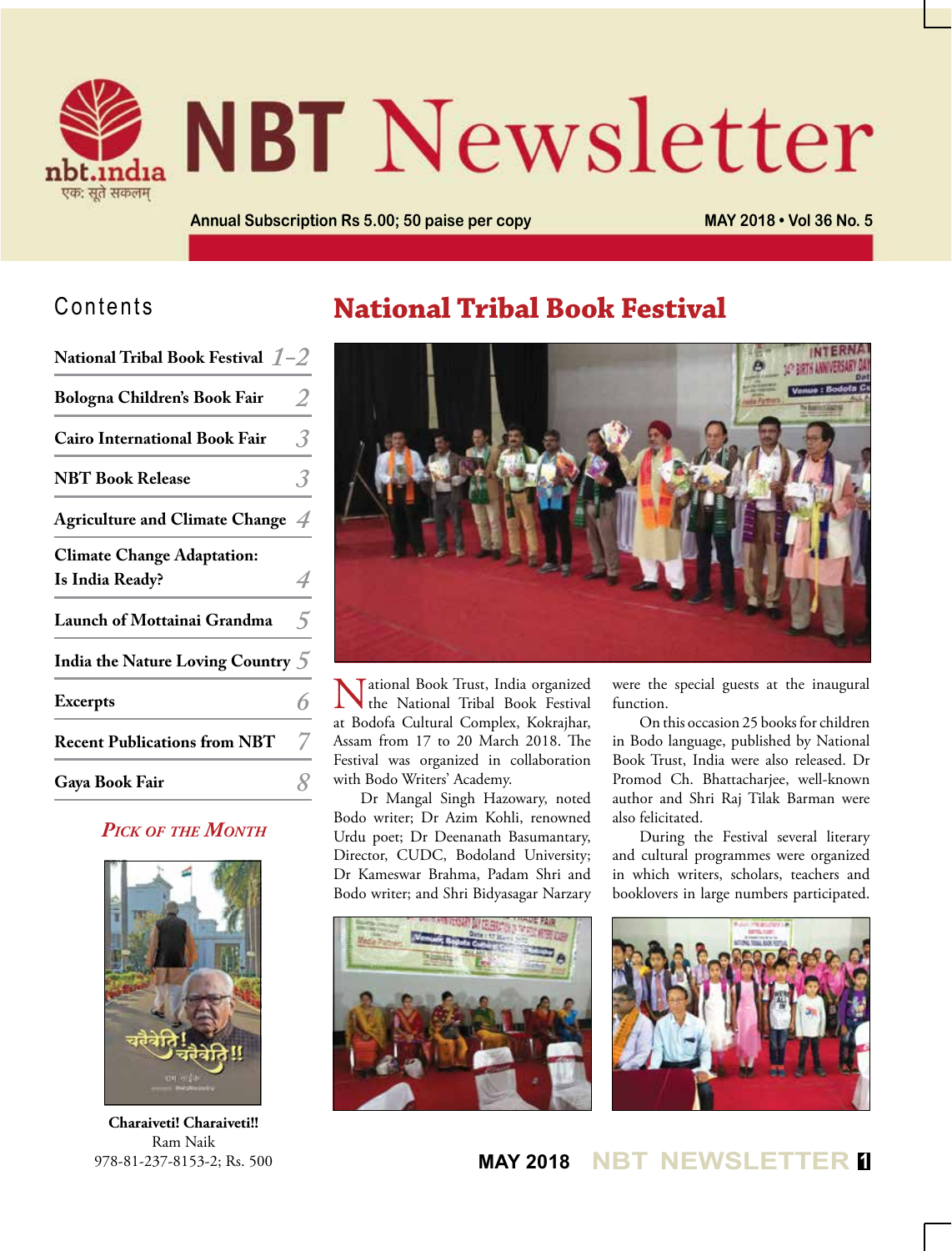

On the opening day, 2-day workshop on creative writing and illustration for school children; Tribal writers' meet and Bodo women poets' meet were organized. On 18 March, symposium on role of women in Bodo society; seminar on Bodo folklore and on 19 March, 2-day workshop on Bodo



learning and teaching; and symposium on life and works of Chittaranjan Mwshahary, well-known Bodo novelist were organized.

On the concluding day, valedictory function was organized in which Dr Mangal Singh Hazowary, noted Bodo writer was the chief guest. Besides, Dr



Parmananda Rajbongshi, President, Asom Sahitya Sabha; Ms Sonia Piscayanti, well-known writer, Indonesia; Prof. Putu Kerti, and Prof. Lu Putu Artini, Ganesha University, Indonesia were the special guests.

## **Bologna Children's Book Fair**

The 55th edition of the Bologna<br>Children's Book Fair was held at Bologna Exhibition Center, Bologna, Italy from 26 to 29 March 2018.

This year, more than 1,300 exhibitors from 77 countries participated in the Fair. China was the Country of Honour at the Fair. Over 3000 books including, fiction and non-fiction, illustrated books, comics, books to read aloud to children, Chinese language handbooks and science books

were displayed at the China pavilion. Celebrated Chinese author such as Cao Wenxuan, winner of the Hans Christian Andersen Award, Han Yuhai and Yu Hong visited the Fair.

A special pavilion Bologna Digital Media was put up at the Fair. Several events based on the theme augmented reality and digital audiobooks were





organized at the pavilion where publishers, software developers, television producers and professionals of the film industry, animation studios, artists and authors participated enthusiastically.

Designated areas were set up to organize meetings, discussions, workshops, etc. for the publishers, authors, translators among others during the Fair.

These included Authors Café for publishing, journalism, literary promotion; Digital Café for events and discussions on multimedia publishing; Illustrators Café for debates and round tables about illustration at a global level and Translators Café for seminars, workshops, and opportunities for professionals.

Some of other major highlights of the Fair were the Bologna Licensing Trade Fair; Illustrators Exhibition; the book exhibition titled 'Nurturing Young Humanism,' an exhibition dedicated to the great illustrator Gianni De Conno, Illustrators Survival Corner where artists, especially young illustrators, had a chance to meet experts of the industry to exchange ideas and experiences and to find solutions to specific illustration problems.

National Book Trust, India represented India at the Fair with a display of more than 100 recently published titles in Hindi and English languages by various Indian publishers including NBT.

Shri Imran-ul-Haque, Deputy Director (Exhibition) represented NBT at the Fair.



**<sup>2</sup> NBT NEWSLETTER MAY 2018**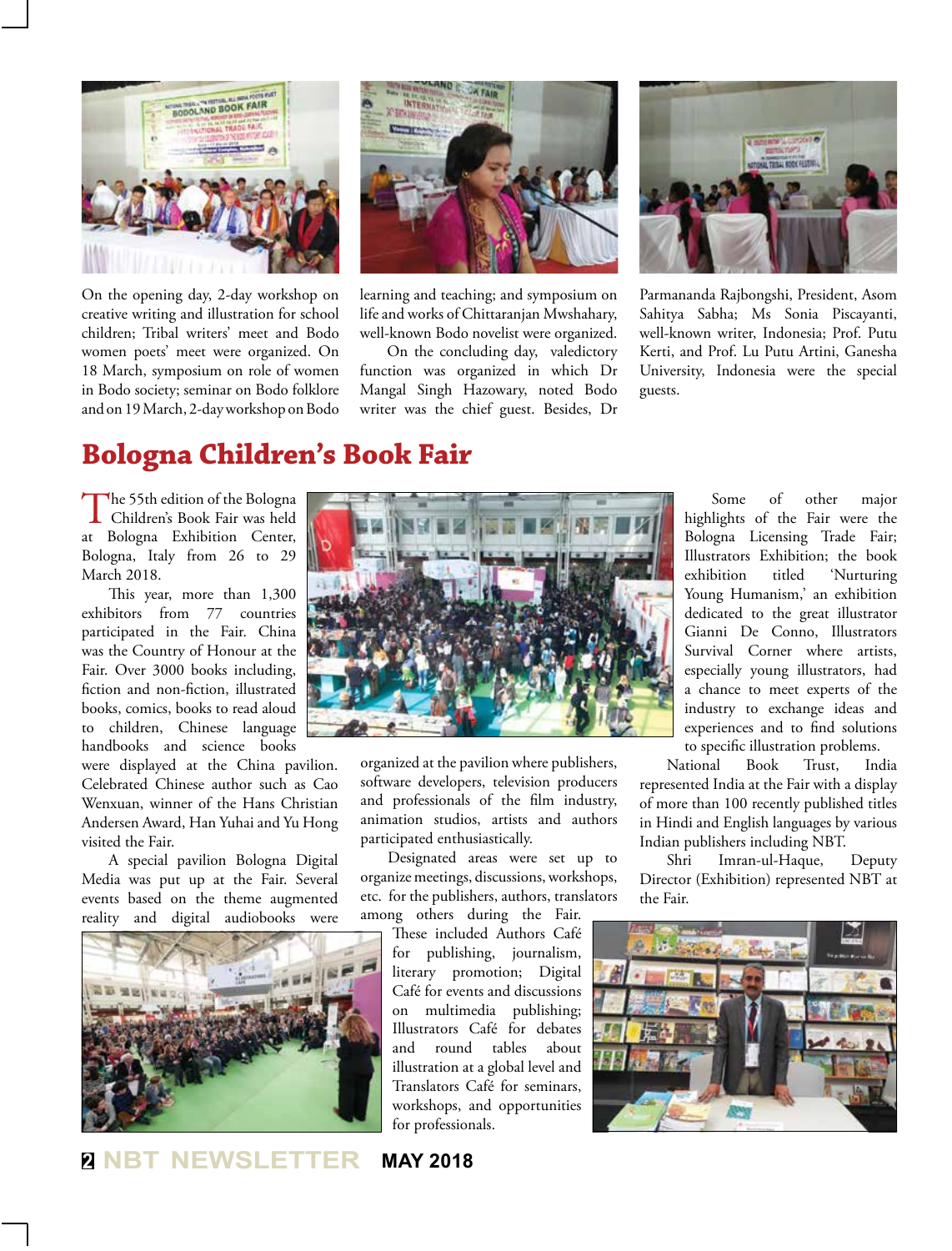## **NBT Book Released**

**ICC** In this book, Shri Ram Naik has shared<br>his experiences, and has spelt out his his experiences, and has spelt out his philosophy — to work relentlessly, without being affected by setbacks and successes," said Shri Ram Nath Kovind, Hon'ble President of India while receiving the first copy of the book *Charaiveti Charaiveti* at a function held at Varanasi, Uttar Pradesh on 27 March 2018. The book authored by Shri Ram Naik, Hon'ble Governor of Uttar Pradesh, has recently been published in Sanskrit by National Book Trust, India. He further said that Shri Ram Naik has left a distinct impression on public life through five decades of dedicated and selfless service.

The book was released by Shri Aditya Nath Yogi, Hon'ble Chief Minister of Uttar Pradesh.



Speaking of the book, Shri Ram Naik said that the book describes the functioning and role of the opposition parties and the ruling party in the country. He also thanked Dr Karan Singh for writing the foreword to the book.

Shri Baldeo Bhai Sharma, Chairman,

NBT also spoke on the occasion. He said that keeping in view one of its objectives 'Har Hath Ek Kitab,' NBT is expanding its activities to promote books and the culture of reading. He further said that NBT is bringing out books in several minor languages of India.

## **Cairo International Book Fair**

The 49th Cairo International<br>Book Fair was held at Cairo, Egypt from 27 January to 10 February 2018.

The Fair was inaugurated by Inas Abdel-Dayem, Minister of Culture, Egypt and Ezzedine Maihouby, Algerian Minister of Culture. Besides, Yasser El-Kady, Minister of Communication; Mokhtar Gomaa, Minister of Religious Affairs; Mohammed El-Assar, the Minister of Military Production, and Khaled Abdel-Aziz, Minister of Youth were present on the occasion.

More than 850 publishers from 27 countries, including Egypt, Algeria, Morocco, Tunisia, Saudi Arabia, the United Arab Emirates, Kuwait, Oman, Syria, Libya, Iraq, Yemen, Lebanon, Jordan, Palestine, Ethiopia, Sudan, Somalia, the United States, Germany, France, Italy, Greece, Paraguay, Russia, India and China, participated in the Fair.

Algeria was the Guest country. Abdel-Rahman El-Charkawi (1921-1987) was the Person of the Year. El-Charkawi was one of Egypt's most renowned writers and poets in the 20th century, authoring many books that have been deemed gems of modern Islamic writing.



The theme of the Fair was "Soft Power: How?" Several literary and cultural programmes like poetry readings, discussions, debates, round tables, art galleries, workshops, and screenings of films by directors like Youssef Chahine, Daoud Abdel-Sayed, and Ali Badrakhan attracted the booklovers at the Fair.

 A 2,000-metre platform was set up for children where a wide range of books for children were displayed. Besides, a number of workshops, book-related programmes and cultural programmes were organized for the children. Also, used books stalls where books were sold at low prices attracted the booklovers.

According to Mr Haitham al-Haj Ali, chairman of the General Egyptian Book Organization, "the largest fair in the world in terms of turnout" witnessed about 4 million visitors. State-owned General Egyptian Book Organisation, which organises the fair, is the largest book publisher in the Arab world.

CIBF was founded by the General Egyptian Book Organisation in 1969 to coincide with celebrations of the 1000th anniversary of the founding of the city of Cairo.

National Book Trust, India represented India at the Fair. More than 100 books on a wide range of subjects like Gandhi, Yoga, Science published by publishers from across the country were displayed.

On the opening day, Ezzedine Maihouby, Algerian Minister of Culture along with Inas Abdel-Dayem, Minister of Culture, Egypt visited the stall. During the fair, a large number of booklovers visited the stall and showed keen interest in books especially on Tagore and Gandhi.

Shri Pankaj Chaturvedi, Hindi Editor and Shri Tarun Davey, Assistant Director (Production) represented NBT India at the Fair.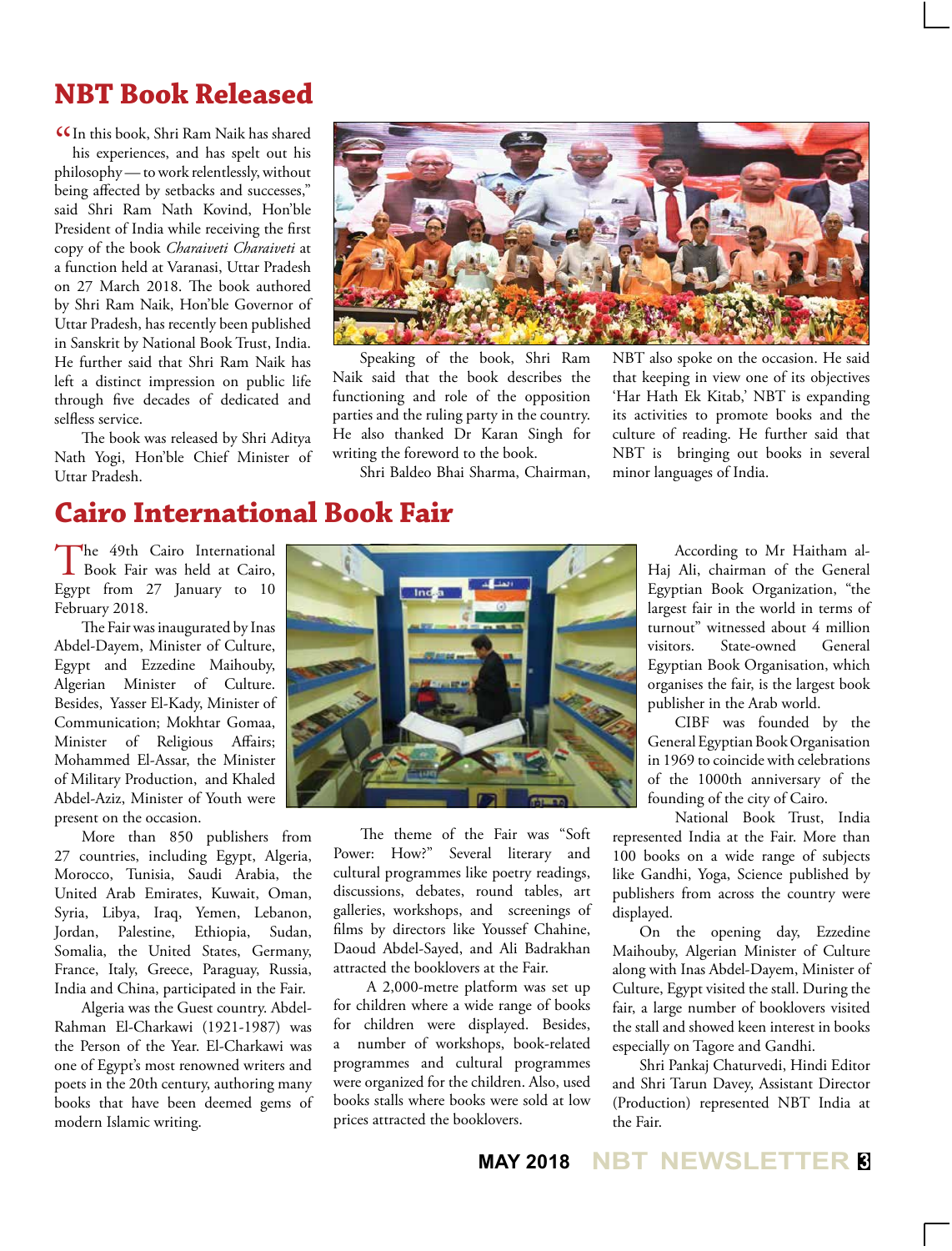## **Agriculture and Climate Change**

Climate change has adverse effects on agriculture, thereby farmers are also facing several challenges to save their farming. Based on this theme, a meet with environmentalists was organised at the Theme Pavilion of the New Delhi World Book Fair. Moderated by Dr Manoj Pateriya, the speakers on the occasion were Shri G Krishna Prasad, Green champion mentor and a strong advocate of organic farming, and Shri Biswajit Roy Chowdhury, earth watch scientist.

Shri G Krishna Prasad talked about the climate change and adaptation initiatives which are being implemented to save indigenous seeds. He remarked that we have lost most of the desi varieties of seeds. He added that traditional agriculture has diverse and colourful seeds and there is a need to preserve the seeds. Referring to one of the indigenous varieties of rice in Karnataka, he said that Nereguli is a flood tolerant rice variety which can grow from seven to nine feet even in adverse climate changes.



"We consumers are ignorant about the rich nutrient value of our indigenous varieties," said Shri G Krishna Prasad. Citing example of brown top millet which is grown in Karnataka and Bundelkhand, he said that it has more fibre than oats. He further added that earlier millets were considered poor farmer's crop, however with recent millet revolution in South India, the situation has changed. He said several initiatives are being taken to save and promote desi seeds including active participation of farmers, organising crop melas (fairs), introducing multiple cropping systems, among others.

Shri Biswajit Roy Chowdhury talked about the adverse effects of climate change in Sundarbans. He said that Sundarbans is UNESCO World Heritage site, it has nine tiger reserves and a national park. However, due to climate change, the freshwater resources and rivers in Sundarbans are becoming saline. The native freshwater varieties of fish are decreasing and, therefore,

illegal fishing in inside areas of Sundarbans is also taking place. He further said that because of these changes, the health of animals is deteriorating thereby threatening the biodiversity.

Talking about the steps being taken to save Sundarbans, Shri Chowdhury said that mangroves are being planted in large numbers in these areas, chemical-free agriculture is being promoted amongst farmers, awareness programmes are being held, post plantation monitoring is being done to guard the plantations and it enables profits to farmers without the intervention of middlemen.

## **Climate Change Adaptation: Is India Ready?**

**CG**enerally, when we talk about climate change, we think about climate change, we think about glaciers, melting of ice in polar regions, temperature change," said Shri Dinesh C Sharma while initiating the panel discussion on 'Climate Change Adaptation: Is India Ready' at the Theme Pavilion. There is a perception that if these things are happening far away, how

will it affect us and often doubt whether climate change is a reality.

"Is our climate changing?" Dr Mustafa Ali Khan, Team leader, IHCAP said, "We have observed that the volume of glaciers is increasing and the number of glacier lakes have also increased." He said that in a study about floods in India they have found that there is a correlation between climate change and rainfall.

Shri Raman Mehta of Vasudha Foundation remarked that because of green house effect there is a perceptible



decrease in the number of cold days besides the rising sea level. He added that we are in the middle of winter in Delhi and the kind of winter which we had 20 years ago is not happening. He said that summers are getting hotter and winters warmer.

Referring to the Indian Meteorological Department study, Shri Dinesh C Sharma said that as per the IMD study the average mean temperature has increased. There is a clear evidence of temperature rise and the change has been rapid during the last 20 years.

We may be believed to think that a one degree rise in temperature may not really matter, but in the natural world if you move or disturb anything, it will impact other things, observed Dr Mustafa Ali Khan. They are interconnected. For example, microbes do not work properly, the nutritional content of the crops suffer. He further said

that traditionally people used to gradually adapt to the changes, but if there is a rapid change then communities find it difficult to adapt. With collective efforts of farmers, scientists, administrators and policy makers something can be done to cope up with the situation.

The discussion ended with a note that climate change is a global change and there needs to be a balance between our aspirations, consumption and level of sustainability. The programme was organised by Vigyan Prasar.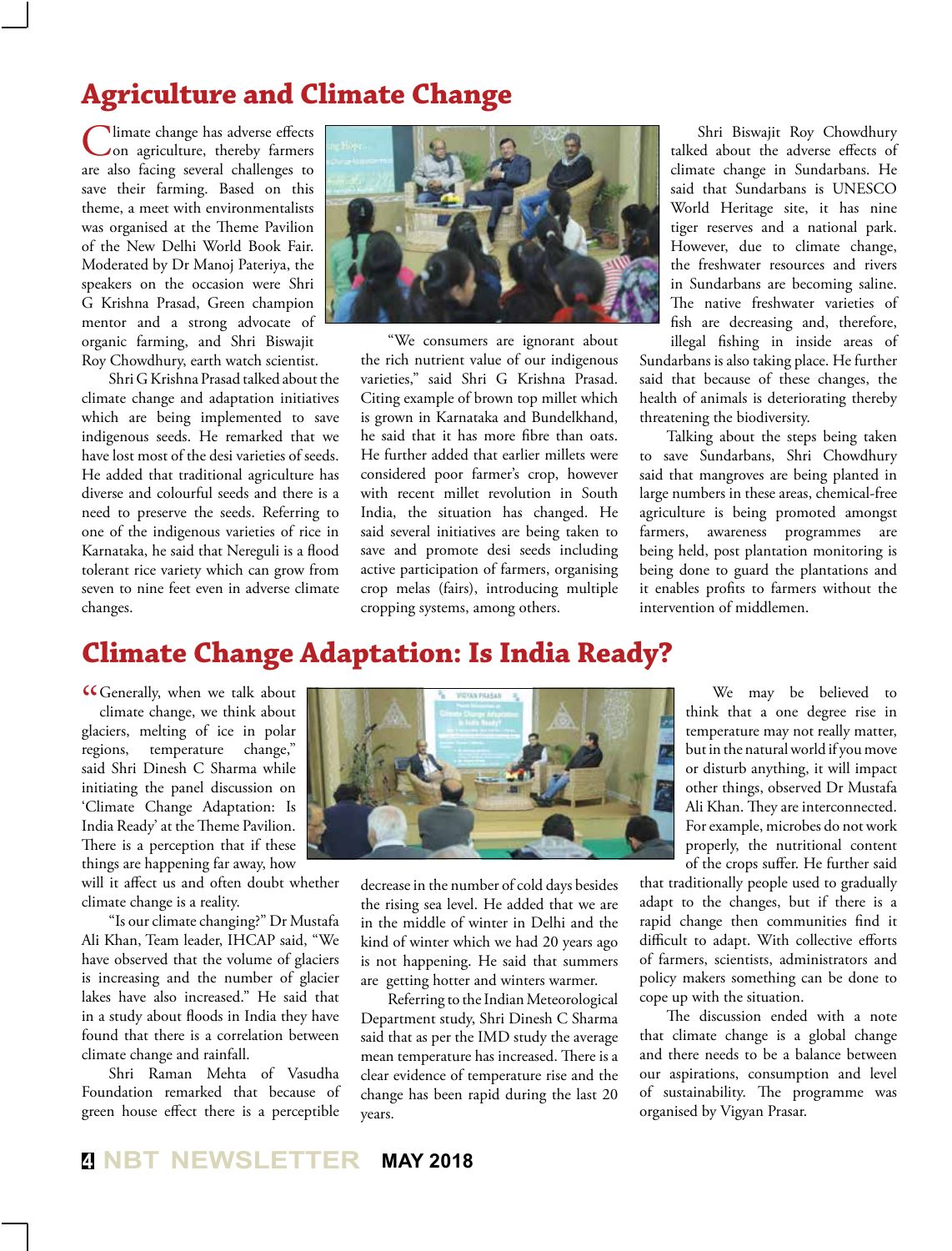## **Launch of Mottainai Grandma**

A book launch ceremony of<br>
the bi-lingual (English-Hindi) edition of 'Mottainai Grandma', published by National Book Trust, India was organised at the New Delhi World Book Fair.

Published originally in Japanese, the book was written and illustrated by Ms. Mariko Shinju. Shinju's books not only makes interesting read but also creates in children awareness on

the importance of cleanliness and respect for the resources gifted by the Mother Earth. Mottainai Grandma is not just a book, it teaches the importance of reuse, reduce and recycle.

Speaking on the occasion, Shri Baldeo Bhai Sharma, Chairman, NBT said that he feels immense pleasure to be associated with the launch of the book. Quoting A P J Abdul Kalam's book *India 2020*, he said that what are we leaving for our future



generations should be of concern for all. He added that this book is in tune with mission of Prime Minister Shri Narendra Modi's Clean India Movement. With this thought he concluded that this book will motivate children to be clean, not only physically but also spiritually and mentally for their better future.

"I feel honoured to be here at this launch", said Mr. Yutaka Kikuta, Minister and Deputy Chief of Mission, Embassy

of Japan. Mr. Yutaka added that this book will be loved by children in India as it is loved in Japan and will also introduce the concept of Mottainai in India.

Mr. Takayoshi Tange, Senior Representative, Japan International Co-operation Agency, said the book will help in changing the mindset of people about cleanliness and also will motivate not only children but also adults to respect the

resources and use them efficiently and effectively.

Sharing her perspectives about the book Rita Chowdhury, Director, NBT threw some light on the condition of Mother Nature and added that if we as humans adapt this concept of reuse and respect, our Mother Nature will be healthy.

Later, Shinju and Prem Prakash, the translators read the English and Hindi text respectively.

## **India the Nature Loving Country**

" India is different from other countries because there is no other culture in the world that respects nature. Which country worships animals?" asked Shri Jairam Ramesh, former Union Minister of Environment. Citing the example of Lord Ganesh riding a mouse, he observed that Indians worship the Himalayas, Ganga, the nature. India unlike the West lives in harmony with nature which today is under strain. Gandhiji once told 'we are

inheritors of environment'. We should recognize this challenge and individually play the role not to disrupt the environment," he added.

He was at a panel discussion on 'Equilibrium between Sustainable Economic Development and Environment - Realistic or Utopian?' at the Authors' Corner. Discussants at the session included Dr. R. Rajagopalan, environmental economist and Prof. Shreekant Gupta, Delhi School of Economics.



Professor Gupta shared his concerns regarding the environmental issues, government policies and the way we look at Gross Domestic Product. Development will never be possible if we continue to understand it the same way as GDP. Few steps have been taken to enable the way we want it to grow but no one has come up with a clear solution. The story has to be changed in environmental issues as well, he added. Prof. Gupta pointed out that the noise that is created from the book fair

is a metaphorical way of the noise that needs to be heard – noise that concerns the environment. He also talked about the average increase in income, easy access to electronic gadgets and the rise of e-commerce. On the flipside, rivers are becoming dirtier and children are forced to stay at home and play with i-pads due to air pollution. "Good environment is good economics and good economics is good environment and bad environment policies are

bad economics," he added.

According to Rajagopalan, whether we are able to work on the balance or not, at the end of the day, one should ask whether we are happy or not? Climate change and carbon issue will run out before fossil fuels disappear. One should retrospect the history of the past and be hopeful that there is possibility of change in the power of green movements. The event was organized by Oxford University Press.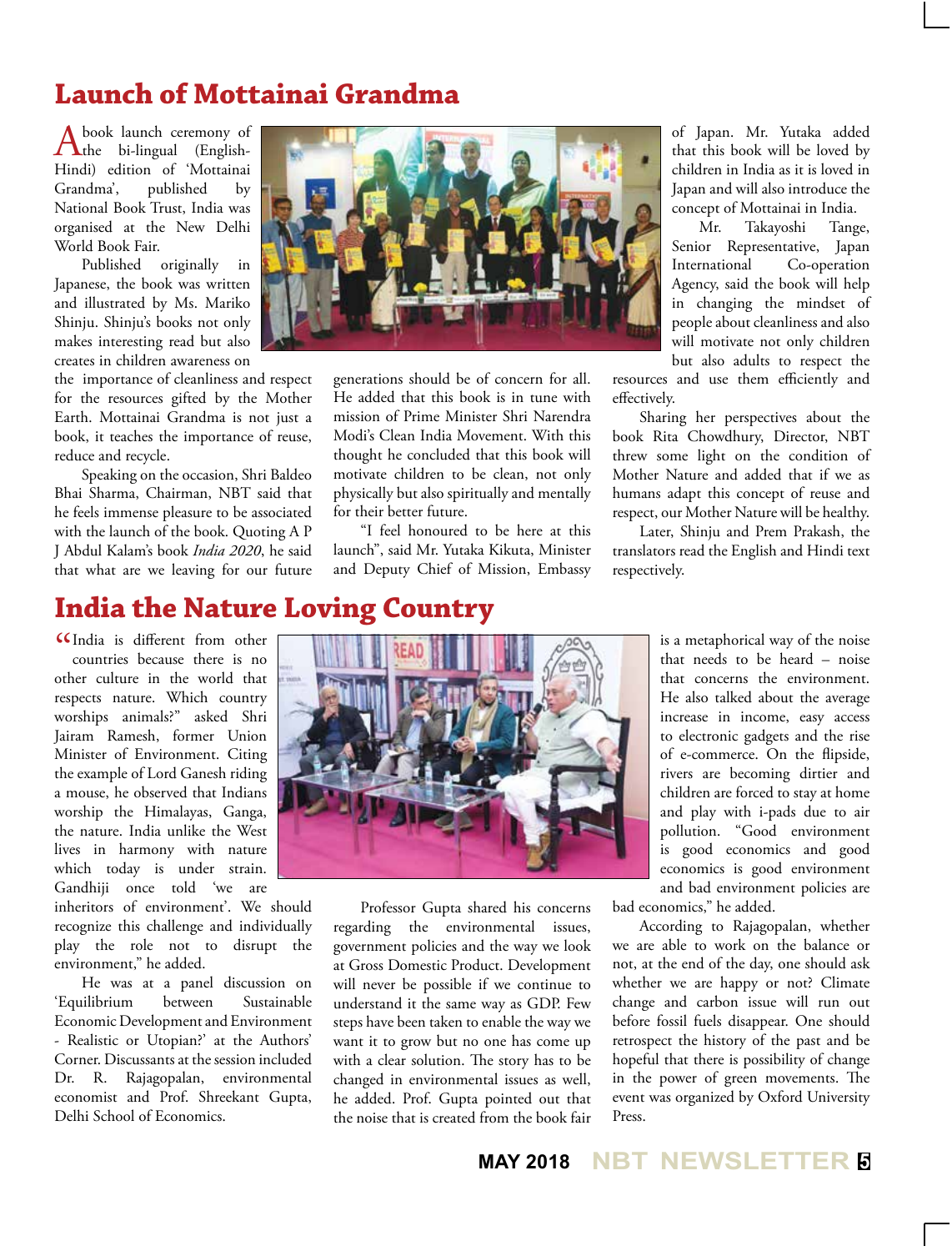## **Excerpts**

NBT India has recently published a book entitled *Steed of the Jungle God* by Raza H. Tehsin & Arefa Tehsin. Herein we reproduce excerpts from the chapter 'Wild Mourning'

There is a shrine called Shringrishi<br>around twenty kilometres from Udaipur on a slope of a hill. One day, a kill was reported from here. Harya, our informer, told me that a cow was killed near the top of a hill adjoining Shringrishi. The very same day, I drove down to the foothills and from there hurried up the hilly jungles on foot. Harya and some other villagers were with me. We passed a lonely hut standing on a slope. It was the home of the villager to whom the cow belonged. He too came along with us. I glanced at the tattered hut, the dry fields, and thought with dread what would happen to him and his family now that his only milch cow was dead.

When I reached the spot it was around 6 o'clock in the evening. About hundred feet from the summit strewn with boulders and Salar (boswellia serrata) trees there was a flat rock on the slope. This ledge was under deep shade where lay the partially eaten carcass. The place was remote and there was a good chance of the panther returning before dark. I hastily took position between two boulders around forty feet from the kill. The boulders screened both my flank and back so I was well hidden.

I turned to the villagers and instructed, "You all must leave the place and hide on the summit of the adjoining hill; keep as quiet as possible. Talk loudly while departing though." If the panther was in the vicinity it would assume that the villagers had left. The adjoining summit was three hundred meters away.

When noises of the retreating men died down, the music of the jungle took over. Puk puk puk – a coppersmith's notes echoed in the hills, like the periodic sound of a grain grinder in a village. My senses were on full alert and I expected the panther any moment. While I sat waiting, a jackal visited the kill. It took one or two mouthfuls from the dead cow and slowly

retreated from the scene. There was only one approach and retreat and he didn't want to be cornered by the panther. I find jackals quite amusing. Several times their antics bring a smile in those tense moments when you're waiting alertly on a kill or near a water hole.

This time the jackal's entry and exit was uneventful, unlike an evening two decades later in the ravine near Purohit-ji-ka-Talab. I had been awaiting a panther on its kill, a cow. After a long wait, I saw it descending on my right. Probably it noticed the unnatural construction near the kill (my blind was fifteen metres away) and sensed danger. It stopped about hundred metres away from me, almost concealed behind some bushes. After sometime it rose, took a long detour around the hide and took up its position about forty metres away. Only its tail was visible to me. Here the terrain was undulating and covered with boulders and thick bushes. Towards my left it was comparatively flat.

Just before dusk, I spotted a jackal approaching the kill from the left. It was in a highly nervous state, stepping carefully, sniffing constantly up and down and occasionally looking behind. It came to the kill and again looked around.

At this moment the panther gave a loud cough. The jackal turned around like lightning, made a loud whining sound and fell head over heels. Rising to its feet it tried to run but after two or three steps, it



Steed of the Jungle God ISBN 978-81-237-8145-7 Rs. 575.00

stumbled and somersaulted. On one hand the fear of the panther forced it to run and on the other its legs gave way. I could hear its whining. It turned four somersaults, twice fell headlong on the ground, and finally disappeared from sight. The panther did not even rise. As darkness approached I left the blind and was greeted by the panther with growls.

That evening near Shringrishi, it was not the jackal that entertained me but the birds nearby. Three pairs of treepies came and perched on a Salar tree on my right. They all settled on a single branch. I watched the demeanour intently for any clues of the panther's advent. One of the birds made a call stretching its neck high. Its partner, in the same posture, answered the call. One of the birds of the second pair gave a call, which was repeated by its partner. The third pair also called in the same way. The bird from the first pair gave a call once more and the sequence took place again in the same order.

For over seven minutes, these birds repeated this act. Their melodious systematic chirps and movements engrossed me and I almost forgot about the job at hand. Suddenly the birds fell silent. The kill was in the shade and one of the elbow-shaped boughs was about six feet above the ground where the kill lay. One treepie flew from its perch and sat on this bough. It hopped down to the lowest point of the bough and bowed towards the ground where the dead cow lay. It started cawing harshly, quite unlike its previous melodious call. After a minute or so it stopped cawing and flew away to settle on a tree to my left. The partner of this bird repeated the same sequence after which it flew off and sat near the first bird. The remaining four birds repeated this. As soon as the last bird performed this and joined the group, all the treepies flew away and I lost sight of them.

A few minutes hence, seventeen crows came and settled on the same tree on my right. One of the crows flew to the same elbow-shaped branch, hopped down to the lowest point, bowed to the ground where the carcass lay and started crowing. The other crows remained silent.

#### **<sup>6</sup> NBT NEWSLETTER MAY 2018**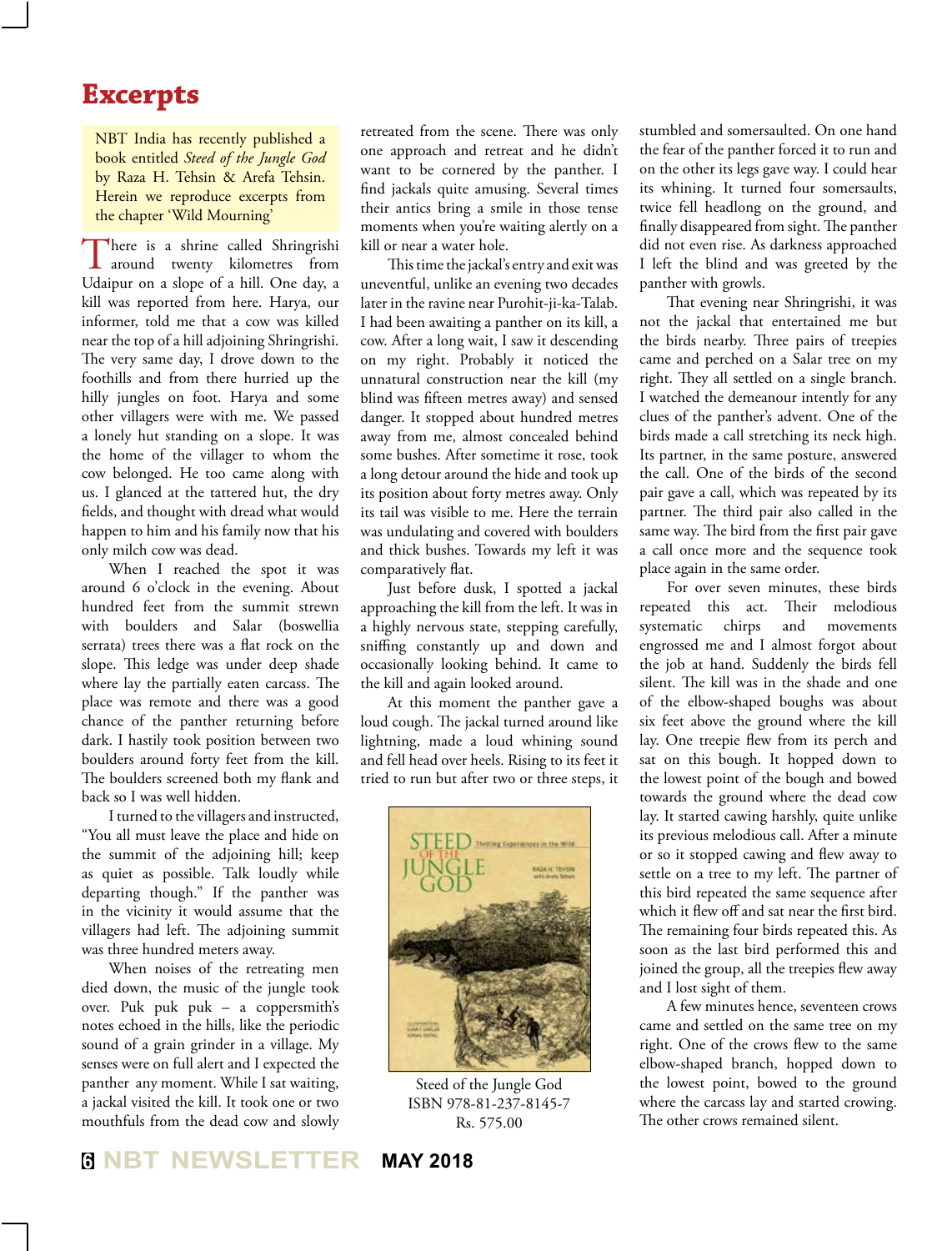## **Recent Publications from NBT**

#### **Gopal Krishna Gokhale: Select Speeches and Writings**

Shri Krishna (Ed.) 978-81-237-8170-9 Rs 305; 300pp Gopal Krishna Gokhale was one of the prominent social and political leaders during the Indian Independence Movement. He was the founder of



the Servants of India Society which was dedicated to inspire nationalistic feelings among his fellow countrymen. The present work is a comprehensive collection of some of his important speeches and writings on important issues like Welby Commission, education, status of depressed classes, among others.

#### **Jujurana: The King of Birds**

Anita Chauhan 978-81-237-8169-3 Rs 90; 40pp A fascinating book on Jujurana, a magnificent bird species found only in the mountains of northern India.



#### **Swami Vivekananda - On Institution Building & Management**

B Bhattacharya 978-81-237-8154-9 Rs. 180; 190pp Apart from Being a great religious leader popularly known to be preaching Practical Vedanta across the world, Swami Vivekananda was successful institution-



builder. A fact not generally recognised and appreciated. He was adept in modern management practices like team building, crowd-sourcing, mentoring and so on. He had definite ideas on how to remove poverty and industrialise India. This book deals with such lesser known dimensions of his personality and achievements.

#### **The Mystery of the Missing Mobiles**

Tanuka Bhaumik Endow

978-81-237-8168-6 Rs. 50; 68pp Boots is excited to visit his aunt and uncle's home in Kolkata with his mother. He is all the more excited because he would meet his favourite cousin Alia there. But a strange



thing happens at the Delhi airport. His mobile gets mixed up with someone else's. A message on the unknown person's mobile throws Boots' visit to Kolkata in a whirl and takes him to places he did not expect!

#### **This is My Story**

Viky Arya 978-81-237-2013-5 Rs 60; 24pp Told in the first person, this appealing,colourful book portrays the activitiesand life of frogs.

#### **When They Were Children**

Thangamani

978-81-237-7001-7 Rs. 120; 164pp Whenever we come across pioneers, we often wonder about their personal life, especially their childhood. Were they prodigies or grew up like other children? And did they always



know what they wanted to do in life...? When They Were Children reveals certain fascinating facts about the childhood of ten great achievers, who have excelled in diverse fields.

**Disasters: Short Stories, Essays and Anecdotes** R.K. Bhandari

978-81-237-8089-4 Rs 210; 188 pp This book offers important lessons and insights aimed at improving the existing practices in disaster management across all levels. Through the breadth of its scope, the interesting facts, fascinating examples and compelling storytelling, the book will captivate the minds of readers,



adult and more importantly young alike.

#### **Environmental Ethics and India's Perspective on Environment**

Niranjan Dev Bharadwaj 978-81-237-8142-6

Rs 160; 136 pp In discussing the importance of e n v i r o n m e n t a l ethics in our life, the book reflects on how traditional Indian thought and wisdom understood the importance of



this relationship and essentiality of the sense of universal responsibility towards the environment. It also looks at the many ways in which each one of us can contribute to the well being of the nature.

#### **Women Scientists in India**

Anjana Chattopadhyay 978-81-237-8144-0

Rs 485 Indian women have had a strong presence in the sciences for well over a century. Yet much of the remarkable achievements and contributions to the development of the science in India have



either largely been ignored nor given due attention. The story of Indian women scientists has been one of struggle. This book is a collection of biographies of women scientists of India and provides factual details about their achievements and contributions.